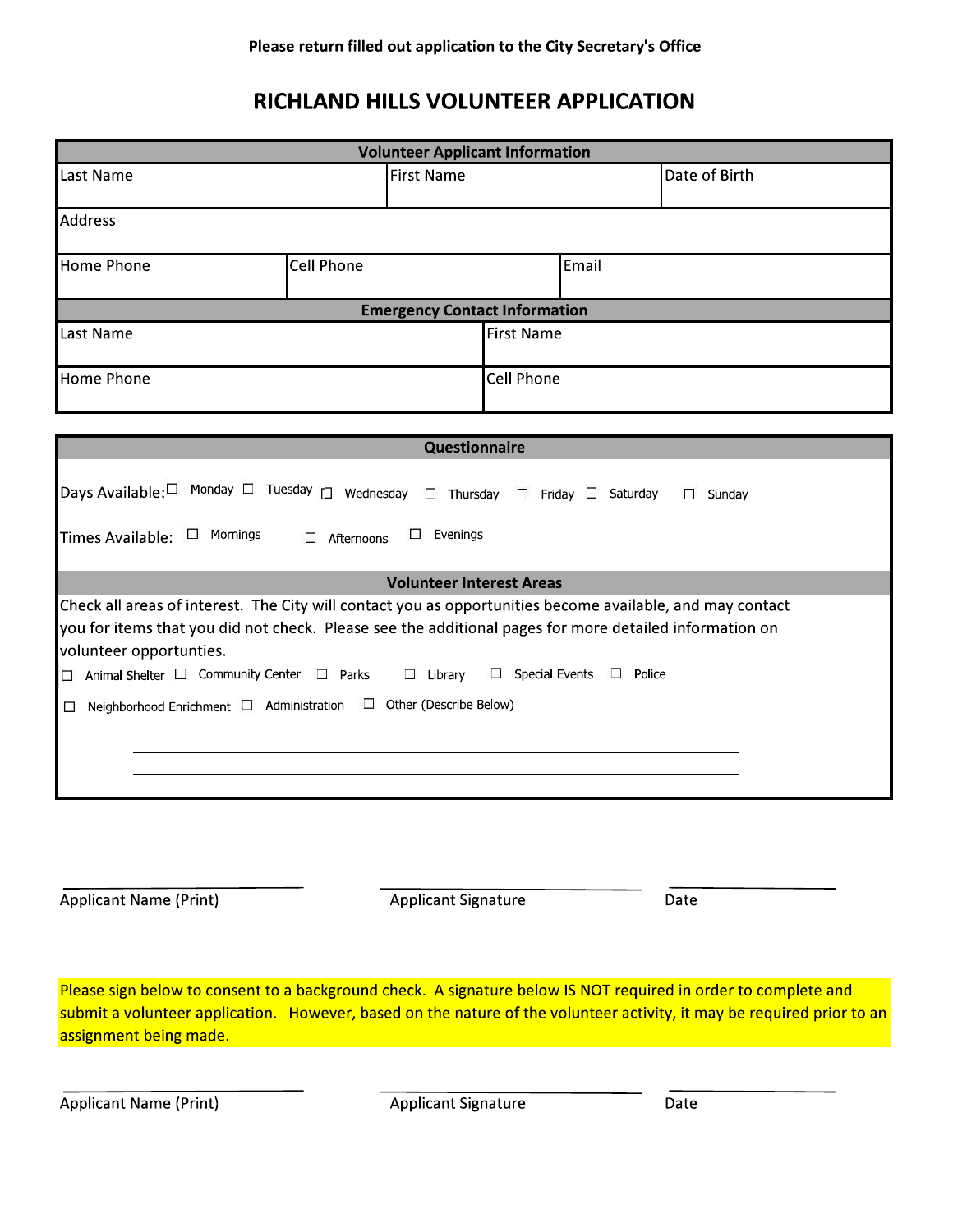

### **Thank you for volunteering with the City of Richland Hills**

Thank you for your interest in becoming a volunteer for the City of Richland Hills. We strive to maintain a variety of volunteer opportunities that provide for array of experiences and time commitments.

There are several volunteer opportunities with the City of Richland Hills. Some volunteer positions are available for special events, some are offered seasonally and other volunteer positions are best suited for year round commitment. Volunteers may also be needed in the event of citywide emergency situations. More detailed information regarding types of volunteer activities are found on the following pages.

# **VOLUNTEER CODE OF CONDUCT**

As a volunteer I will:

- **Perform only those assigned tasks that are within my physical capability and will** not undertake any tasks that are beyond my physical capability or ability.
- Not undertake to operate or use vehicles, equipment or tools that I am unfamiliar with or have not been trained to operate properly and safely, and have not received specific authorization to use from my supervisor.
- **Dian Strate Conserverse II** safety rules and use provided safety equipment in the performance of my assigned tasks.
- **Treat everyone with respect, patience, integrity, courtesy, and dignity.**
- Not use profanity, or make humiliating, ridiculing, threatening, or degrading statements.
- Return all City of Richland Hills equipment and identification upon request or at end of assignment.

## **VOLUNTEER DRESS CODE**

The City of Richland Hills is a professional working environment. As a volunteer, you are representing the City of Richland Hills. As such, we ask that you maintain an appearance that is appropriate for the type of volunteer work you will be performing. Volunteers who come inappropriately dressed will be asked to change before beginning their volunteer assignment.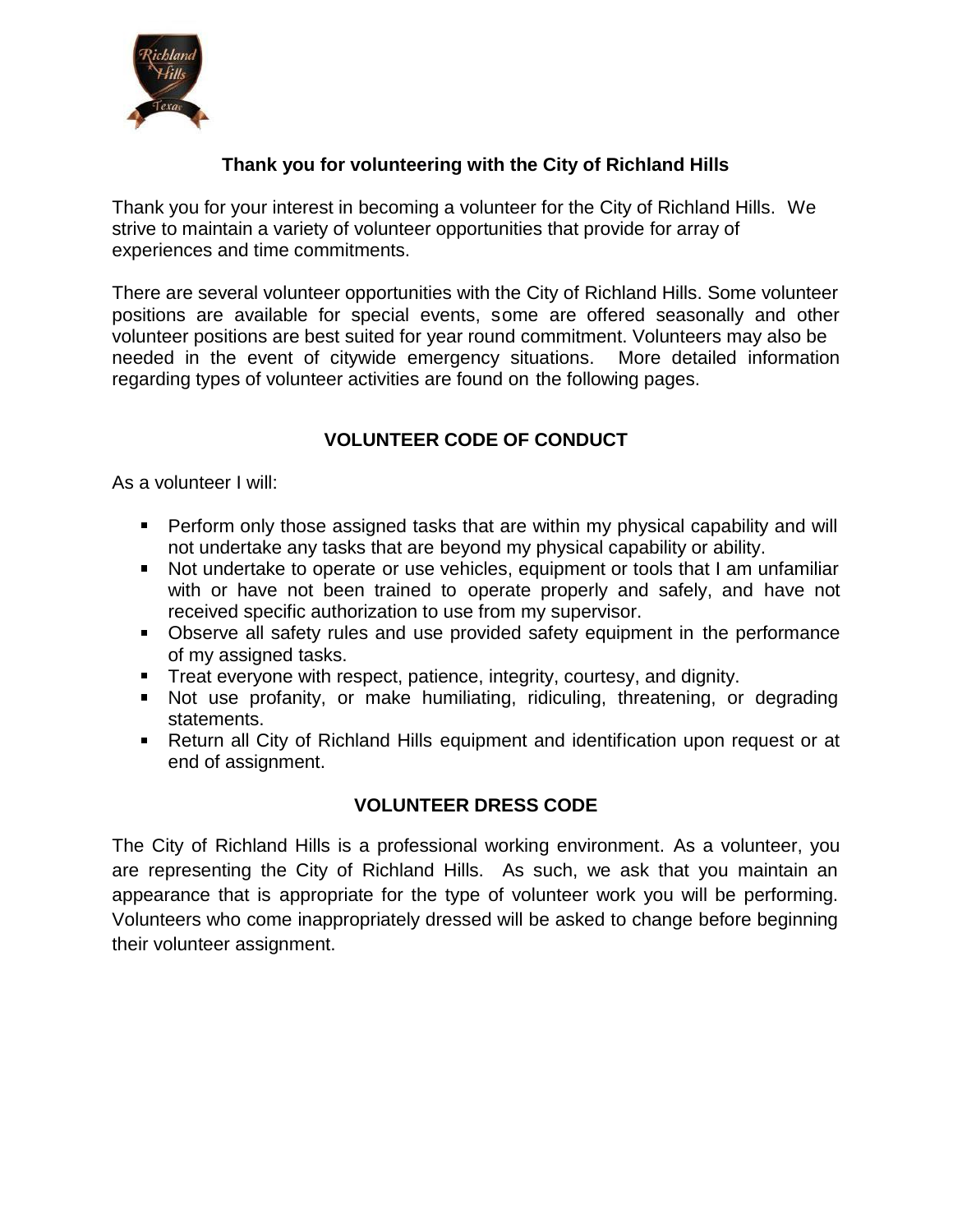

### **VOLUNTEER ACKNOWLEDGEMENT AND WAIVER**

As a volunteer, I understand that:

- Richland Hills is not obligated to provide me with a volunteer placement. I also understand that I am not obligated to accept the volunteer position offered.
- Volunteers are expected to immediately inform us if they are unable or unwilling to perform a requested task. Physical requirements of tasks may involve sitting, standing, walking, stooping, kneeling, climbing, talking, listening, reading, handling (lifting, pushing, pulling), objects, handling heavy objects, operating tools, operating power tools, operating vehicles.
- Volunteer positions are charitable contributions to the City of Richland Hills without anticipation of compensation or benefit of any kind or consideration of future employment.
- I have the obligation to notify my supervisor of any injury incurred while volunteering.
- I agree to be subjected to the policies and procedures of the City of Richland Hills.
- **The City of Richland Hills reserves the right to terminate my volunteer status at** any time and for any reason.

Your signature below indicates that you have read the entirety of this document and you agree to be bound by the stipulations and terms contained herein. If you are under the age of 18, your parent or guardian must also review these items and sign below.

Applicant Name (Print) Applicant Signature Date

Guardian Name- if a minor (Print) Guardian Signature Cuardian Summer Date